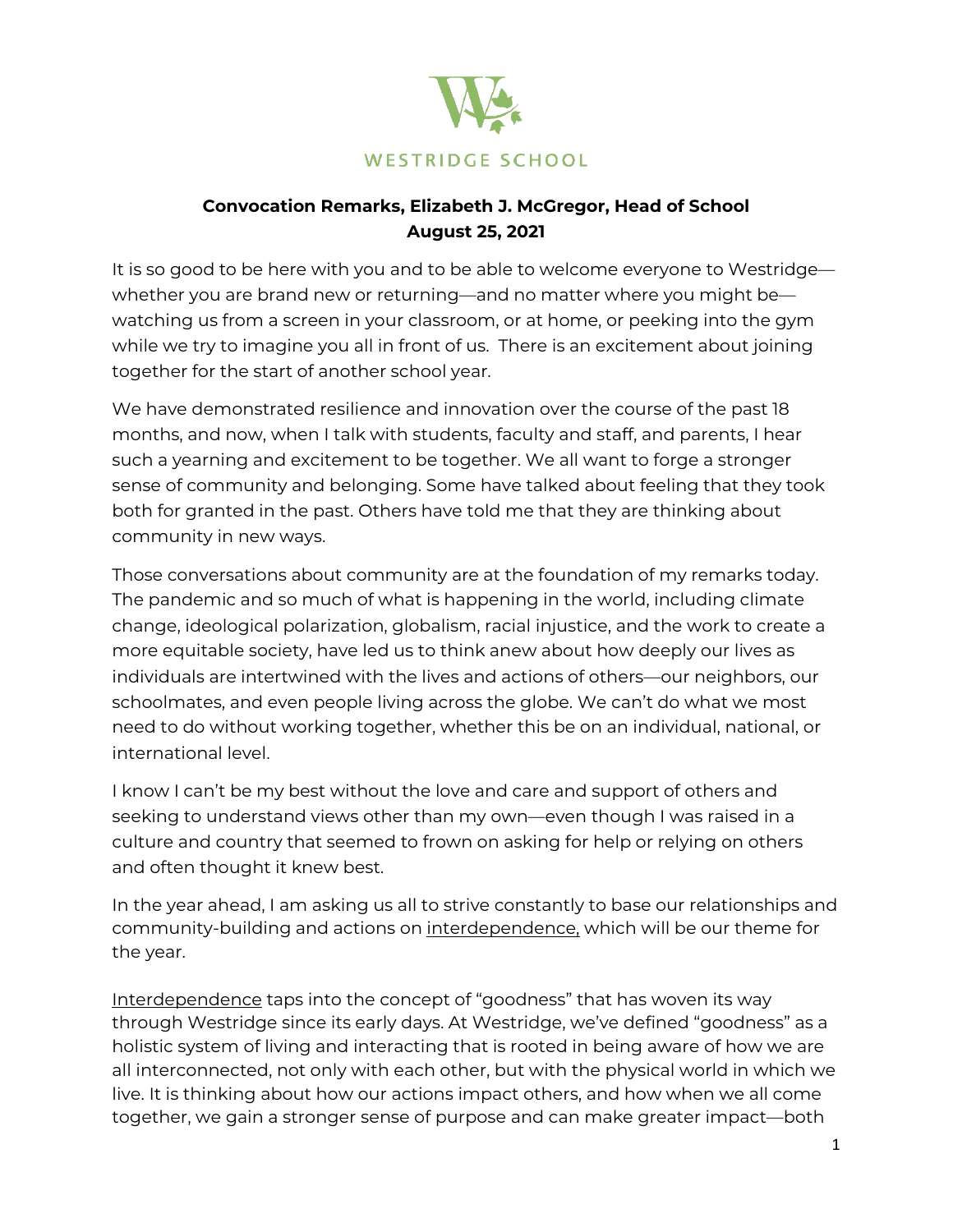of which are at the very heart of what we strive to do at Westridge each and every day.

I want us all to think deeply about what interdependence looks, and sounds, and feels like. For me, it is not dependence on another to the extent that you lose your sense of self. Indeed, it takes a strong individual to rely on and trust others, to take the time to really see who others are, and to be true to yourself within larger groups. And it's more than connection and collaboration. Connection means association and collaboration means working together—both of which are important. But interdependence is deeper and more enduring. It acknowledges a dependence on others—that a change in one part of a group has a ripple effect across the fabric of the community.

Being interdependent means being vulnerable and seeking help, and working with others to explore far-ranging ideas and finding better solutions. It's about creating a community of respect, that is safe and welcoming for all, where we can bring our authentic selves every day. It's in the way we reach out and work with others in our local community and larger world, and find ways to take on the responsibility to deal with some of today's most pressing issues. It's what girls' schools do best for their students—helping them develop self-knowledge and relational skills.

I see and live this interdependence with the people I work with, who work together every day to help me and our school strive to be the best that we can be even during the most difficult times. I see our teachers and support staff working together to plan classes and think about how to take care of our students' social, emotional, mental and physical wellbeing—to create a beautiful campus on which to learn, to sustain ourselves with the best school food ever! I see it in the incredible relationships that our teachers foster and nurture with our students. I see it in our student leaders, in our Upper School Peer-to-Peer students, who reach out to others within and across grade levels, in our Upper School Student Action Council, and in our adult and student tech partners. I see it in the students who are mentors to our students from the Pasadena Unified School District, who are on our campus for our *Partnership for Success!* program during the summer time. I see it in our parent association, our parent grade-level representatives, our Board of Trustees, and our alumnae.

There is a wonderful phrase that has appeared in Westridge literature over many years: "As Westridge changes girls, so do girls change Westridge." That really is interdependence! I am inspired by our students, and the ways they contribute to who we are as an institution and continue to shape the world when they leave our campus. And so, in the spirit of interdependence and seeking input from our students who always have such powerful and profound things to say, I turned to Charisma C. '22 (2021-2022 ASB President) earlier this week and asked her to list the characteristics she thinks of when she hears the word interdependence. I then asked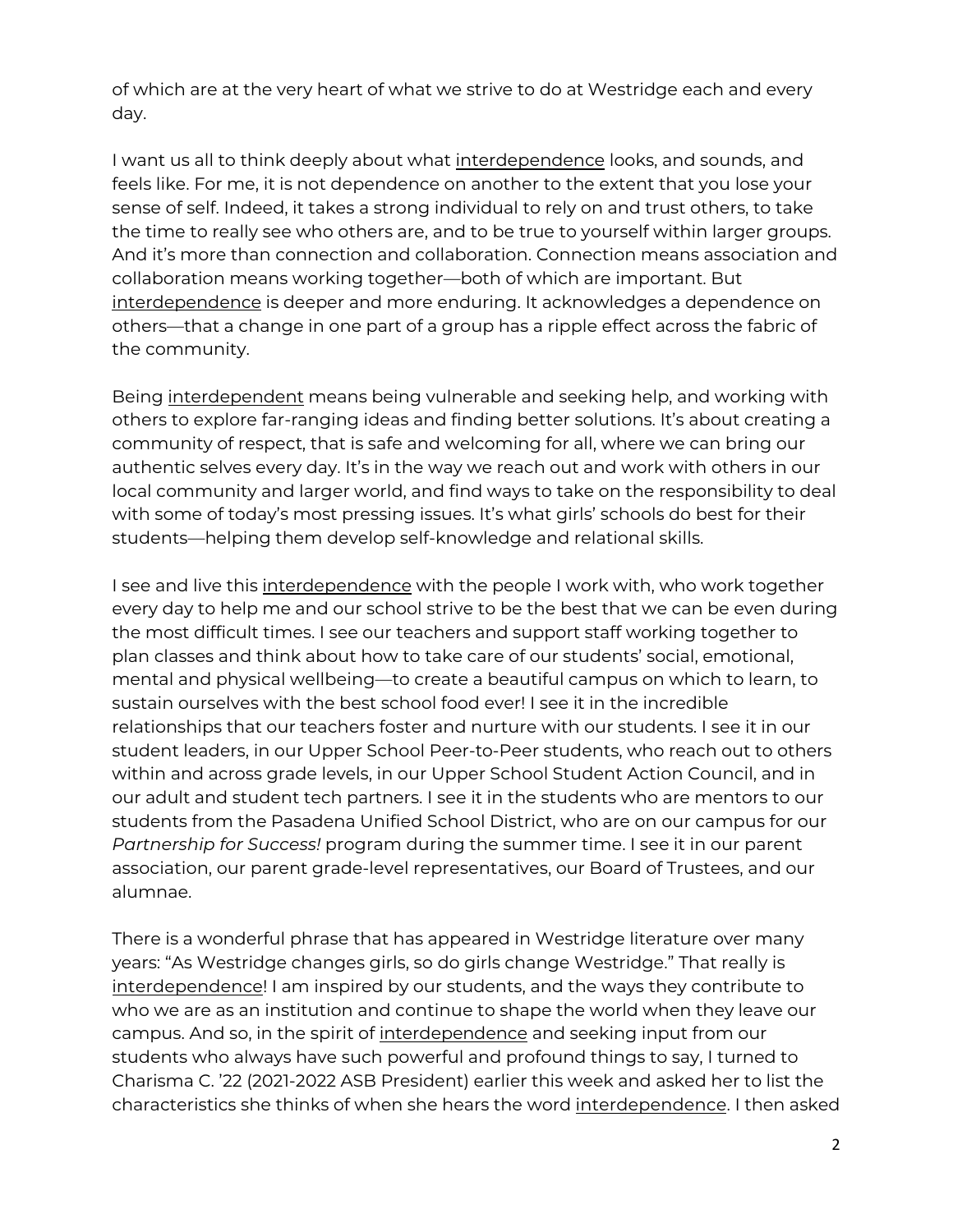her to pick her top five and describe what they could be like in practice. This is what she had to say:

*Vulnerability: Students can demonstrate "vulnerability" by being transparent and communicative with their teachers or friends when they are in need of support or accommodation. Physical isolation over the pandemic often translated into an emotional isolation for many of us, so it is important we once again get back into the flow of being candid with one another. Uninhibited communication is key!*

*Be Responsive: Enthuse over spirit assemblies, your classmate's history presentation, or even your favorite lunch. Showing your excitement for community events and your interest in those around you MATTERS! It is the accumulation of these positive "responses" that cultivate a more lively and invigorated campus culture.*

*Reliance: Westridge students love to sign up for everything in sight. So, cooperate with those around you. Student leaders in clubs, affinities, student life, or more, will encounter particularly stressful weeks when large projects are due, tests from various classes happen to align on neighboring days, etc. The seniors can step up when it is a particularly stressful month for the juniors, vice-versa. The sophomores and freshmen can also do the same. When Student Life plans Town Meetings, for example, there may be times when one group of grade-level representatives may need to take a small step back and the other grade-level representatives can take on greater responsibility. The same sentiment of reliance and support for one another applies for each grade level!*

*Adaptability: Be empathetic to the unique circumstances that may arise. Spirit assemblies, Commons lunches, Big & Little Sister activities, Town Meetings, class meetings, etc., may not look the same as they were prepandemic. Adapt to these changes and be understanding for when these adjustments need to be made.*

*Trust: Trust that your community is here for you. Vulnerability and reliance cannot exist without some element of trust in one another, which is why it is so crucial.*

Both Charisma and I wish you all the very best for the coming school year and encourage you to think and demonstrate the ways in which individually and collectively we can work together, purposely, interdependently, to make our community and the world around us more caring and supportive, and a much better place to be.